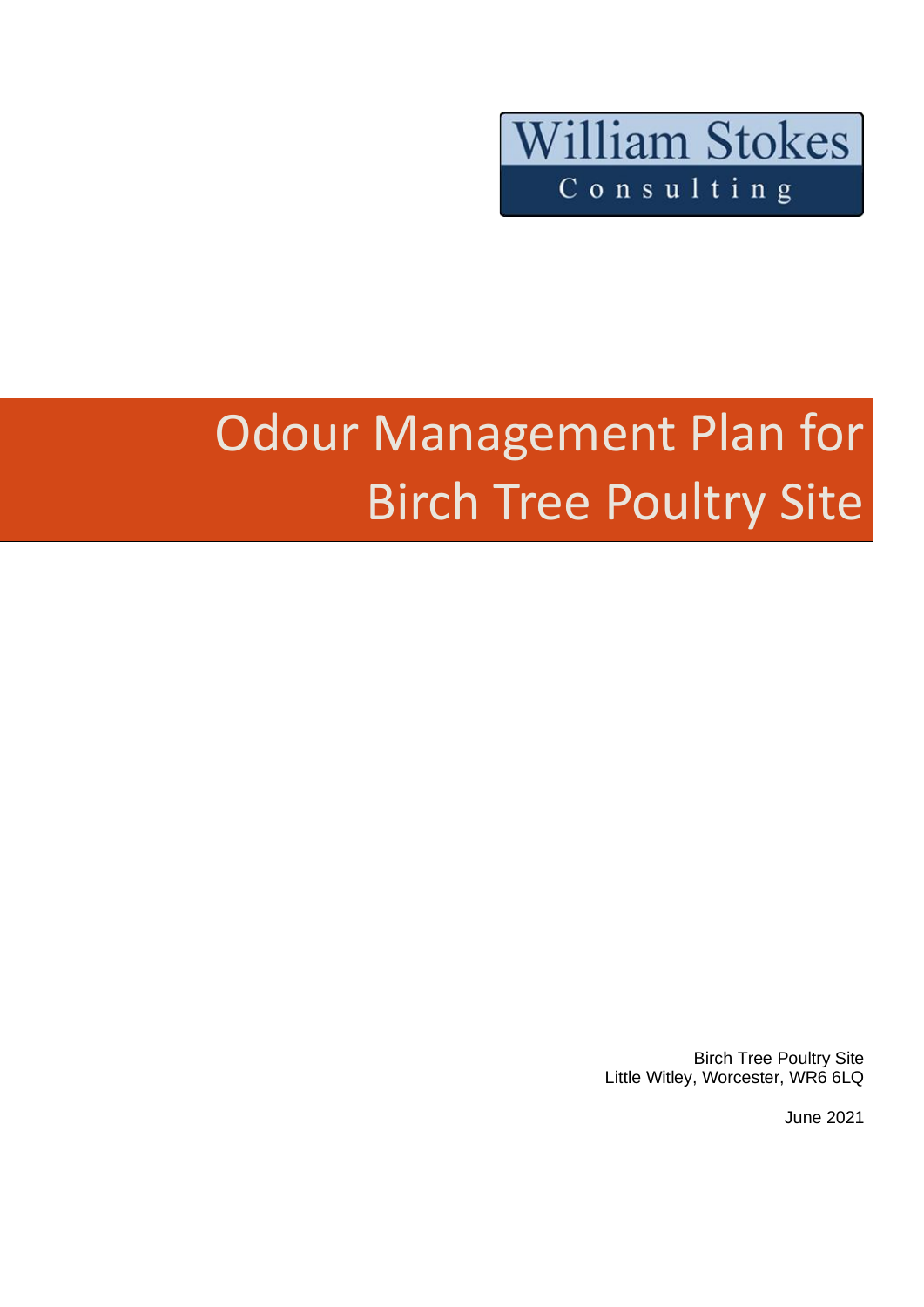# **Contents**

| 1.   |                                                                                     |  |  |
|------|-------------------------------------------------------------------------------------|--|--|
| 2.   | Typical Odour Sources and Actions Taken to Minimise Odours 5                        |  |  |
| 2.1. |                                                                                     |  |  |
| 2.2. |                                                                                     |  |  |
| 2.3. |                                                                                     |  |  |
| 3.   |                                                                                     |  |  |
| 3.1. |                                                                                     |  |  |
| 3.2. |                                                                                     |  |  |
| 3.3. |                                                                                     |  |  |
| 4.   |                                                                                     |  |  |
| 5.   |                                                                                     |  |  |
| 6.   |                                                                                     |  |  |
| 7.   |                                                                                     |  |  |
|      |                                                                                     |  |  |
|      |                                                                                     |  |  |
|      |                                                                                     |  |  |
|      |                                                                                     |  |  |
|      | Appendix $\Gamma$ A Dispersion Modelling Study of the Impact of Odeur from the Prop |  |  |

Appendix E - A Dispersion Modelling Study of the Impact of Odour from the Proposed [Pullet Rearing Houses at Birch Tree Poultry Unit, near Little Witley in Worcestershire](#page-18-0) 19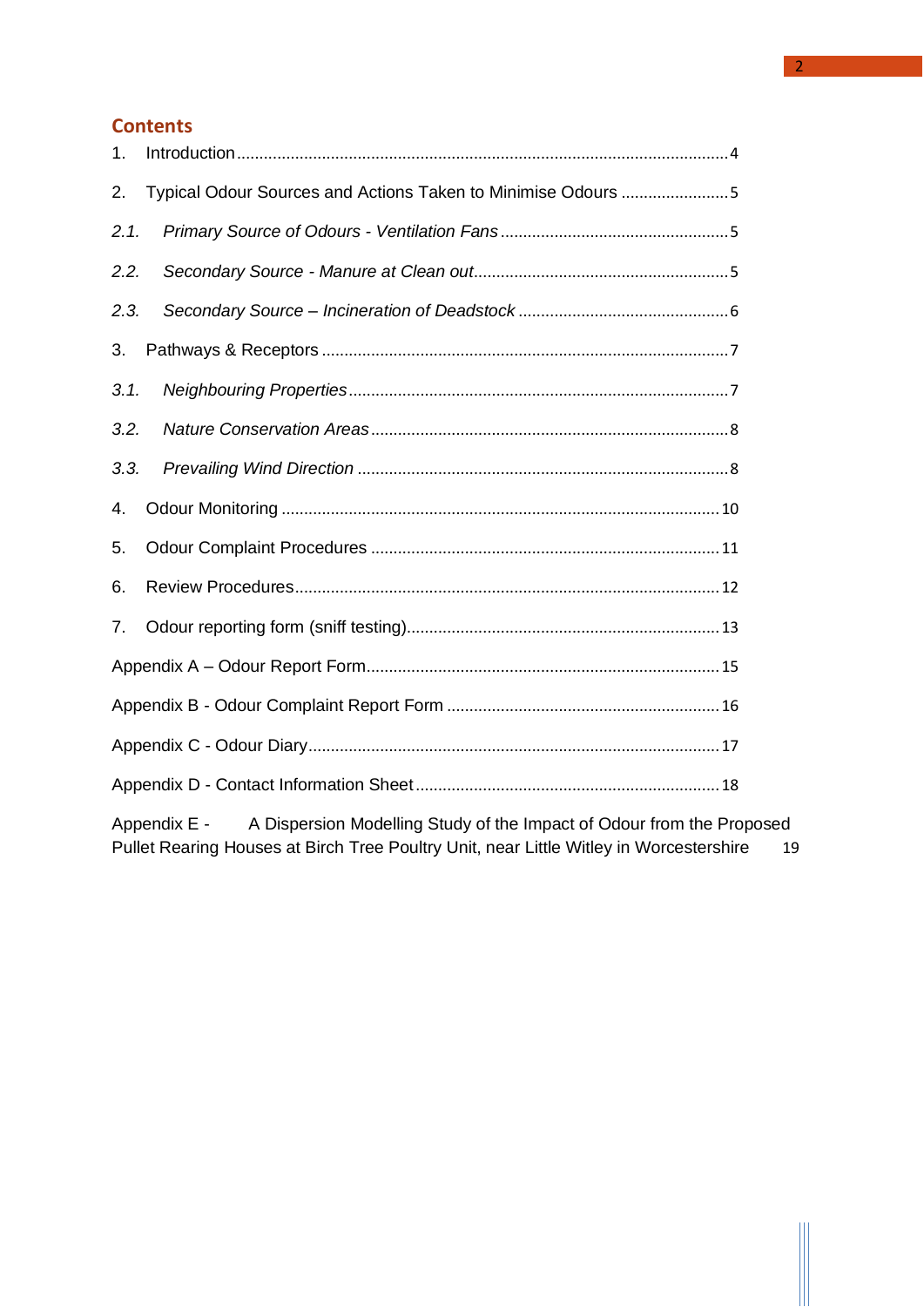# Record of Changes

| Version | Date             | Change          |
|---------|------------------|-----------------|
|         | <b>June 2021</b> | Initial version |
|         |                  |                 |
|         |                  |                 |
|         |                  |                 |
|         |                  |                 |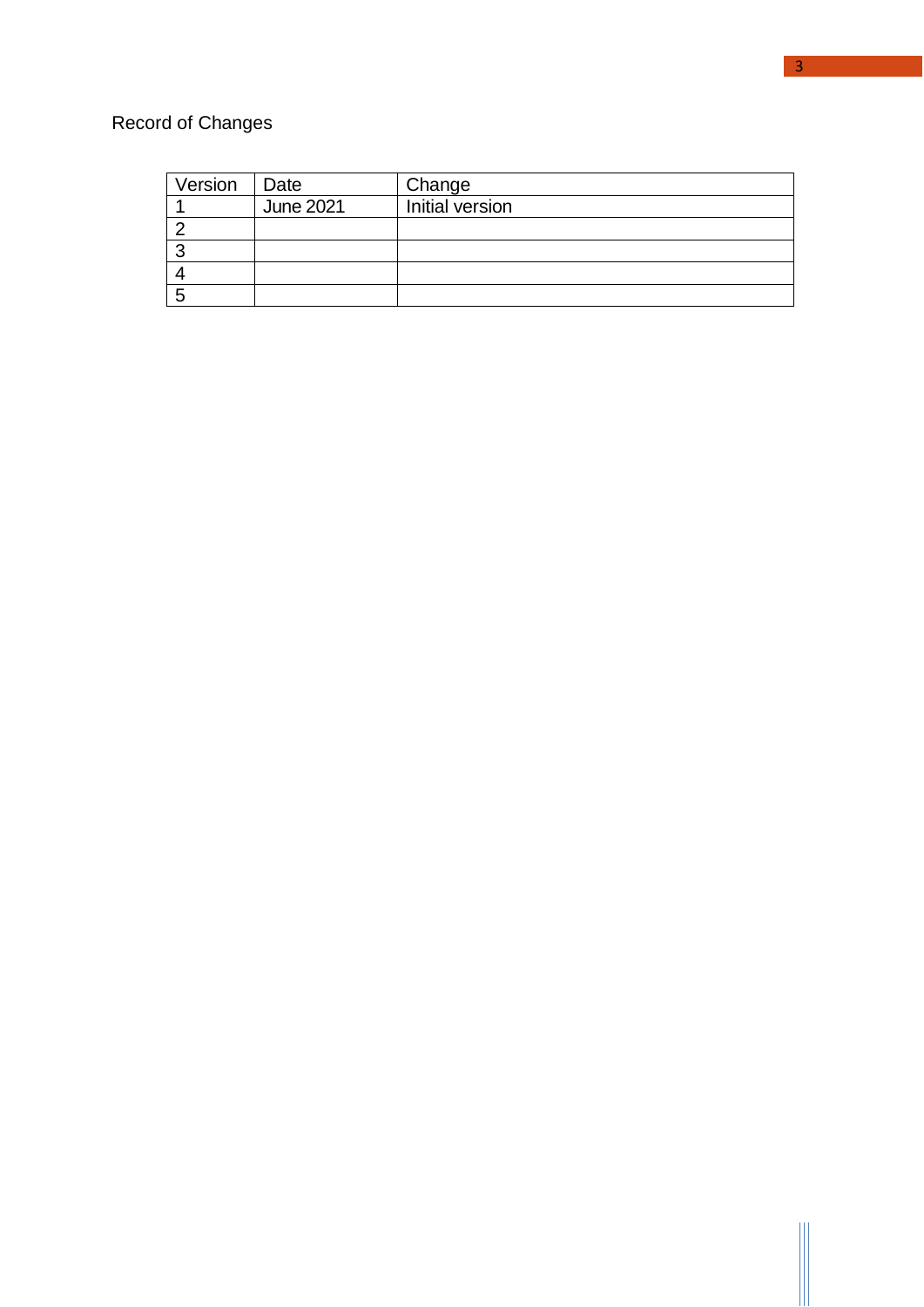## **Birch Tree Poultry Site - Odour Management Plan**

#### <span id="page-3-0"></span>**1. Introduction**

- 1.1.1. This Plan has been prepared as part of the Environment Agency Environmental Management System for the permit associated with the operation of the Birch Tree Intensive Poultry Unit.
- 1.1.2. The purpose of this Plan is to:
	- Establish the likely sources of odour arising from the site during non emergency conditions, their release points and pathways to nearby receptors.
	- Set out the procedures followed at Birch Tree Poultry Site in order to prevent or minimise odour levels.
	- Formalise the procedures for monitoring of odours and dealing with any odour complaints.
- 1.1.3. The table on page 7 of this document sets out the likely sources of odour and the procedures followed to minimise odour levels.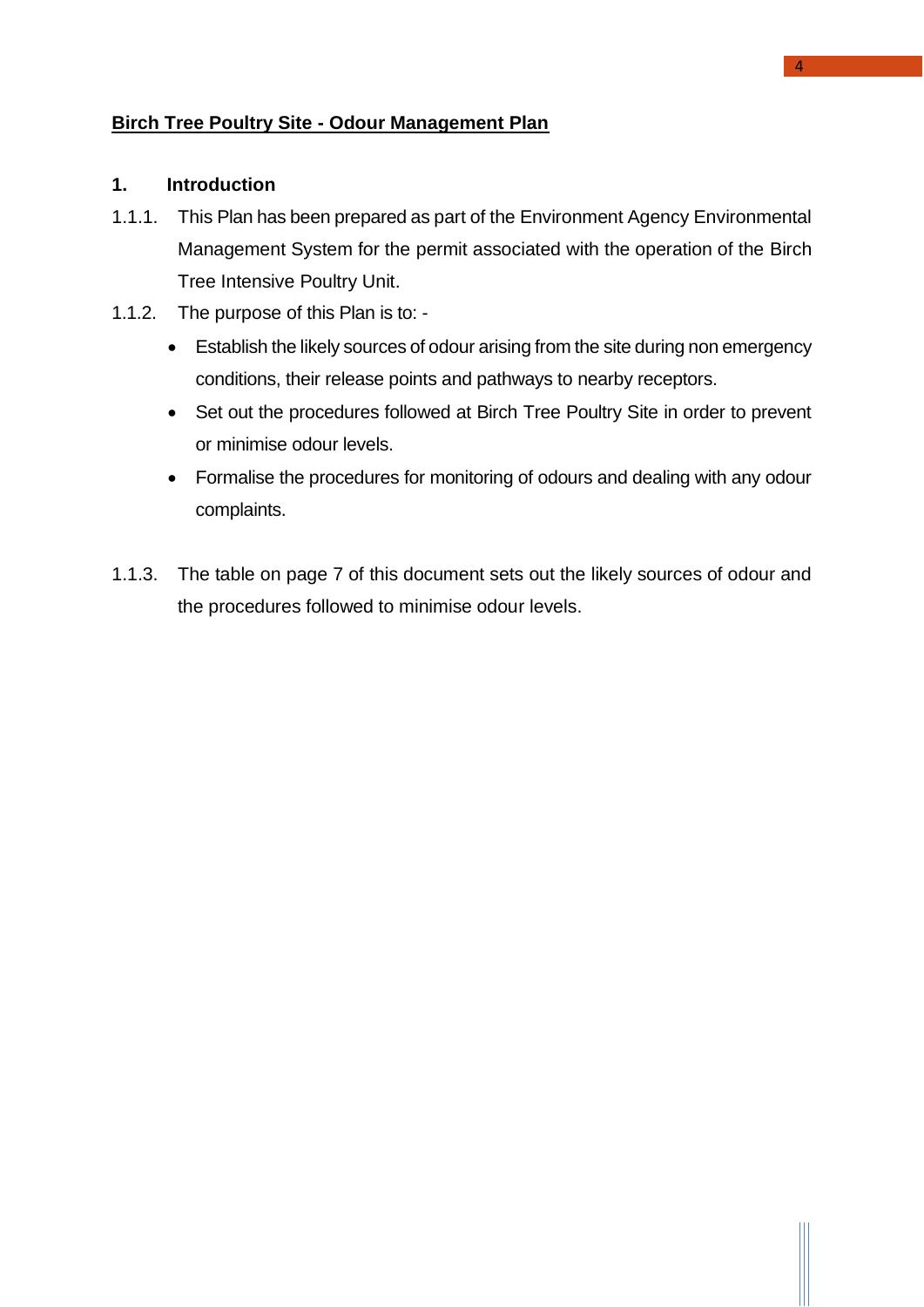## <span id="page-4-0"></span>**2. Typical Odour Sources and Actions Taken to Minimise Odours**

#### <span id="page-4-1"></span>*2.1. Primary Source of Odours - Ventilation Fans*

- 2.1.1. As identified in within the Dispersion of Odour Modelling Report (Section 4.2) the primary source of odour is the high speed ridge fans that are used to ventilate the pullet rearing houses.
- 2.1.2. The fans are operated on an automatic basis as required in order to maintain a constant temperature in the houses. This logic of this operation is to initially run a single fan per house, and if this is not sufficient to overcome the temperature increase, more fans are called to run until all fans are operational. As a result, it is only in the most extreme circumstances that all of the fans will operate in automatic mode.
- 2.1.3. As part of the process for checking the operation of the fans, each fan is run up manually once per week. In order to minimise the odour release (and to ensure there is no un-due temperature drop in the buildings) this manual operation is kept to a minimum.
- 2.1.4. When the buildings have been cleaned out and washed down, the fans are operated in order to quickly dry out the buildings. This is undertaken in manual mode, but as the houses are unoccupied and clean, there is no odour release.

## <span id="page-4-2"></span>*2.2. Secondary Source - Manure at Clean out*

- 2.2.1. For 2 days every 20 weeks it is necessary to clean the manure from the houses before re-bedding and the introduction of the new flock.
- 2.2.2. At this time, it is necessary to open the buildings and load the manure onto tractors and trailers. This manure is then hauled to local fields to be spread as a fertiliser.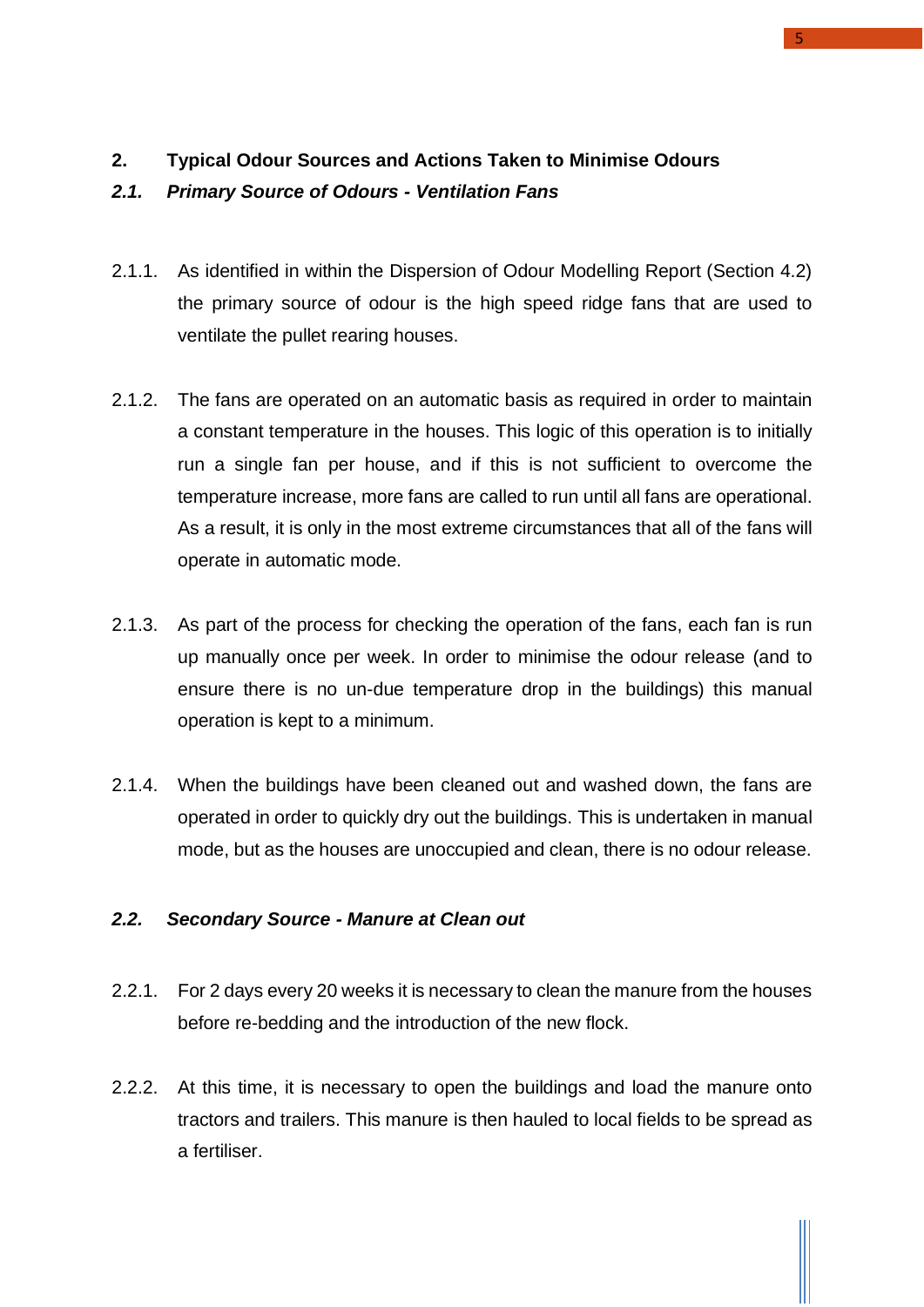- 2.2.3. Whilst this operation does aerate the manure causing a release of odour, it is very localised and short lived.
- 2.2.4. Consideration should be given should the wind direction be such that the odour will be blown towards the nearest receptors, that the clean out operation be delayed until the wind direction changes.
- 2.2.5. All trailers loaded with manure are netted before transport in order to secure the load. This again reduces the aeration of the manure whilst it is being transported Below is an assessment through the process of the potential sources of odour release and mitigation measures. This should be considered in parallel to the contents of the site risk register and Accident Management Plan.

#### <span id="page-5-0"></span>*2.3. Secondary Source – Incineration of Deadstock*

- 2.3.1. Any dead birds found during operation of the plant are incinerated on site in order to maximise biosecurity.
- 2.3.2. Potentially this could happen on a daily basis, but generally the frequency of finding deadstock is on average less than this. The operation of the incinerator typically lasts for no more than a couple of hours.
- 2.3.3. Before operation of the incinerator the manager should check the wind direction. If it is blowing towards the nearest receptors, then the site manager should consider if possible waiting until the wind direction changes.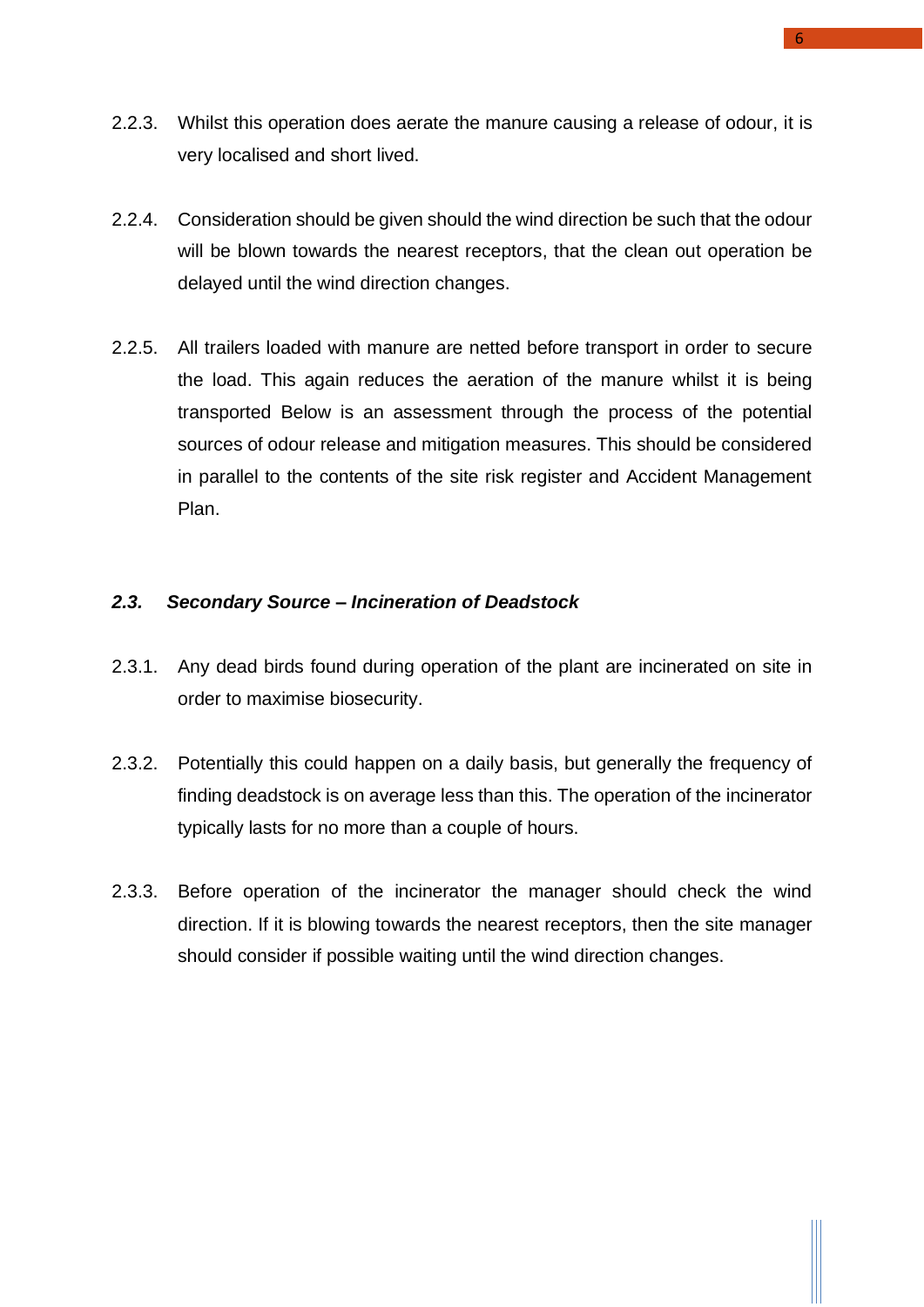## <span id="page-6-0"></span>**3. Pathways & Receptors**

## <span id="page-6-1"></span>*3.1. Neighbouring Properties*

# 3.1.1. The Odour dispersion model identified the following local receptors:

| Receptor<br>number | X(m)   | Y(m)   | Site                              | <b>Distance</b> | <b>Direction</b> |
|--------------------|--------|--------|-----------------------------------|-----------------|------------------|
| $\mathbf{1}$       | 378939 | 264979 | Works, Hillhampton                | 220             | SSW              |
| $\overline{2}$     | 378815 | 264971 | <b>Business Park, Hillhampton</b> | 240             | SW               |
| 3                  | 378734 | 264935 | Jasper Lodge                      | 325             | <b>SW</b>        |
| 4                  | 379306 | 265052 | The Green                         | 310             | <b>SE</b>        |
| 5                  | 379439 | 264971 | Pool House Farm                   | 488             | <b>SE</b>        |
| 6                  | 379395 | 264870 | Orchards                          | 506             | <b>SE</b>        |
| $\overline{7}$     | 378347 | 265122 | <b>Dingle Cottages</b>            | 610             | <b>ESE</b>       |
| 8                  | 378279 | 265285 | Spindle Park                      | 689             | $\mathsf E$      |
| 9                  | 379457 | 265577 | Goodyear's Farm                   | 530             | <b>NE</b>        |
| 10                 | 379705 | 265458 | The Old Rectory                   | 723             | <b>ENE</b>       |
| 11                 | 379925 | 265069 | <b>Bartlam House</b>              | 936             | E                |
| 12                 | 379027 | 264720 | <b>Hazelhurst Farm</b>            | 504             | S                |
| 13                 | 378482 | 264760 | Dingle Farm                       | 615             | SW               |
| 14                 | 379580 | 265979 | <b>Bonefields Farm</b>            | 817             | <b>NE</b>        |

3.1.2. The nearest neighbouring property receptors, which are a mix of residential and commercial, are spread throughout in an arc between South East and South West from the site.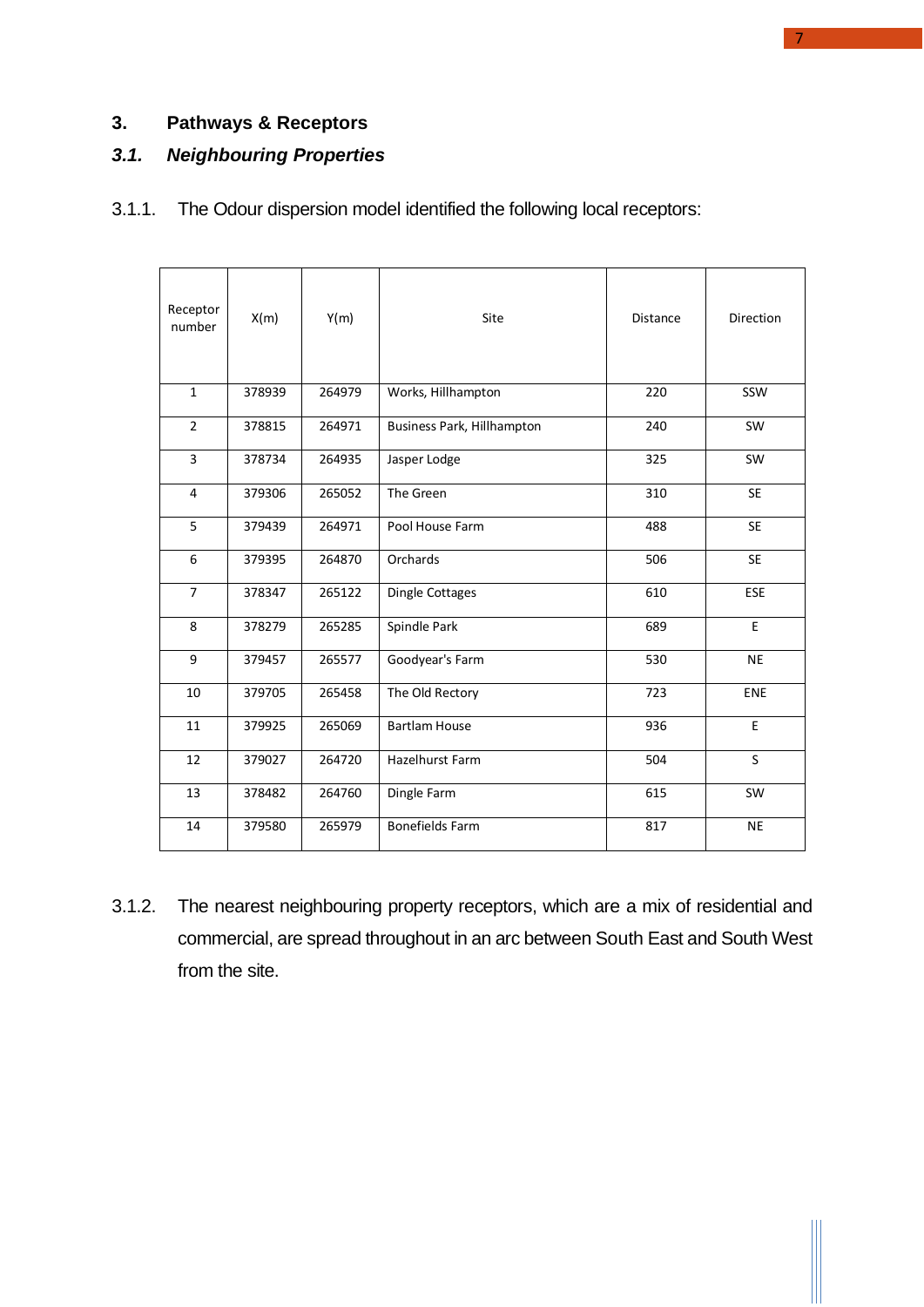#### <span id="page-7-0"></span>*3.2. Nature Conservation Areas*

- 3.2.1. There are a number of areas that have been designated as Ancient Woodlands (AWs) or Special Wildlife Sites (SWSs) within 2 km of the site. There are also four areas that have been designated as Sites of Special Scientific Interest (SSSIs) within 5 km of the poultry houses, the closest of which is Shrawley Wood SSSI. There are no sites with an international designation within 10 km of the poultry houses. Some further details of the SSSIs that are within 5 km are provided below:
	- Shrawley Wood SSSI Approximately 1.35 km to the east at its closest point A large tract of ancient woodland dominated by coppice small-leaved lime Tilia cordata, a woodland type that is rare in the West Midlands, with small sections of pedunculate oak Quercus robur, rowan Sorubus aucuparia and ash Fraximus excelsior and other species. Streams and pools add value to the SSSIs conservation value and the woodland is important for breeding birds such as species of woodpecker, warbler, dipper and kingfisher.
	- Monk Wood SSSI Approximately 3.8 km to the south-south-east A mixed broad-leaved plantation on an ancient woodland site on heavy clay-loam soils; some of the ancient damp woodland survives. Noted for an outstandingly rich invertebrate fauna including beetles and butterflies.
	- Monkwood Green SSSI Approximately 4.8 km to the south-south-east An area of permanent rough pasture on heavy clay-loam soils. A damp acid species-rich grassland that is scarce within the county with some scrub, a pond and a few trees.

#### <span id="page-7-1"></span>*3.3. Prevailing Wind Direction*

3.3.1. The wind rose below shows the direction of the prevailing wind for the site (taken from page 13 of the Odour Assessment Report.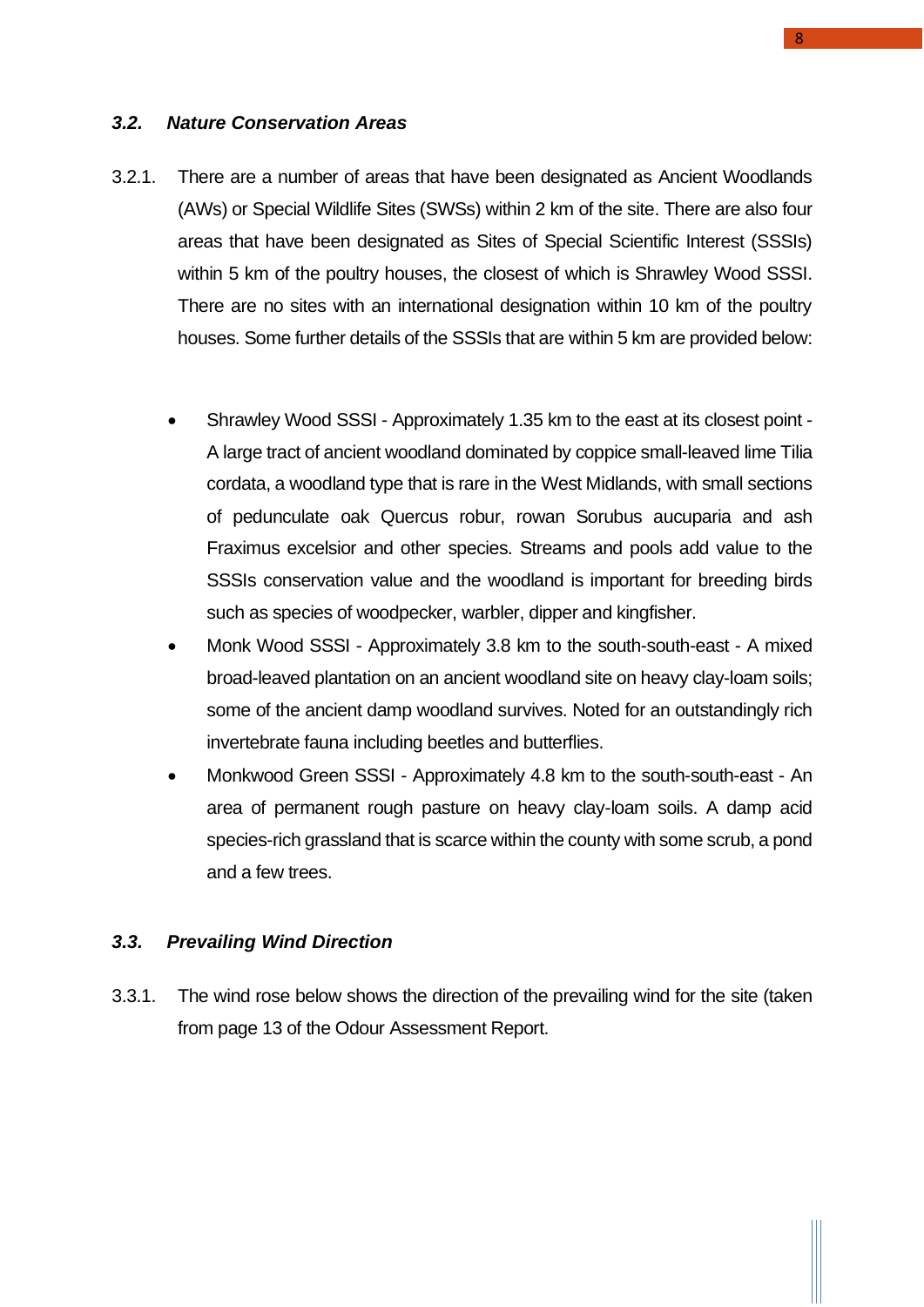

3.3.2. Considering the locality of the receptors above, dispersion of odours will most likely occur towards them when the wind is from the North West through to North East, which is not the direction of the prevailing wind. However, there is a risk to Receptors 9, 10 and 14 when the wind is from the prevailing south western direction. When the wind is such that odours may disperse from the site towards the receptors, every effort should be made to minimise activities that may generate such odours.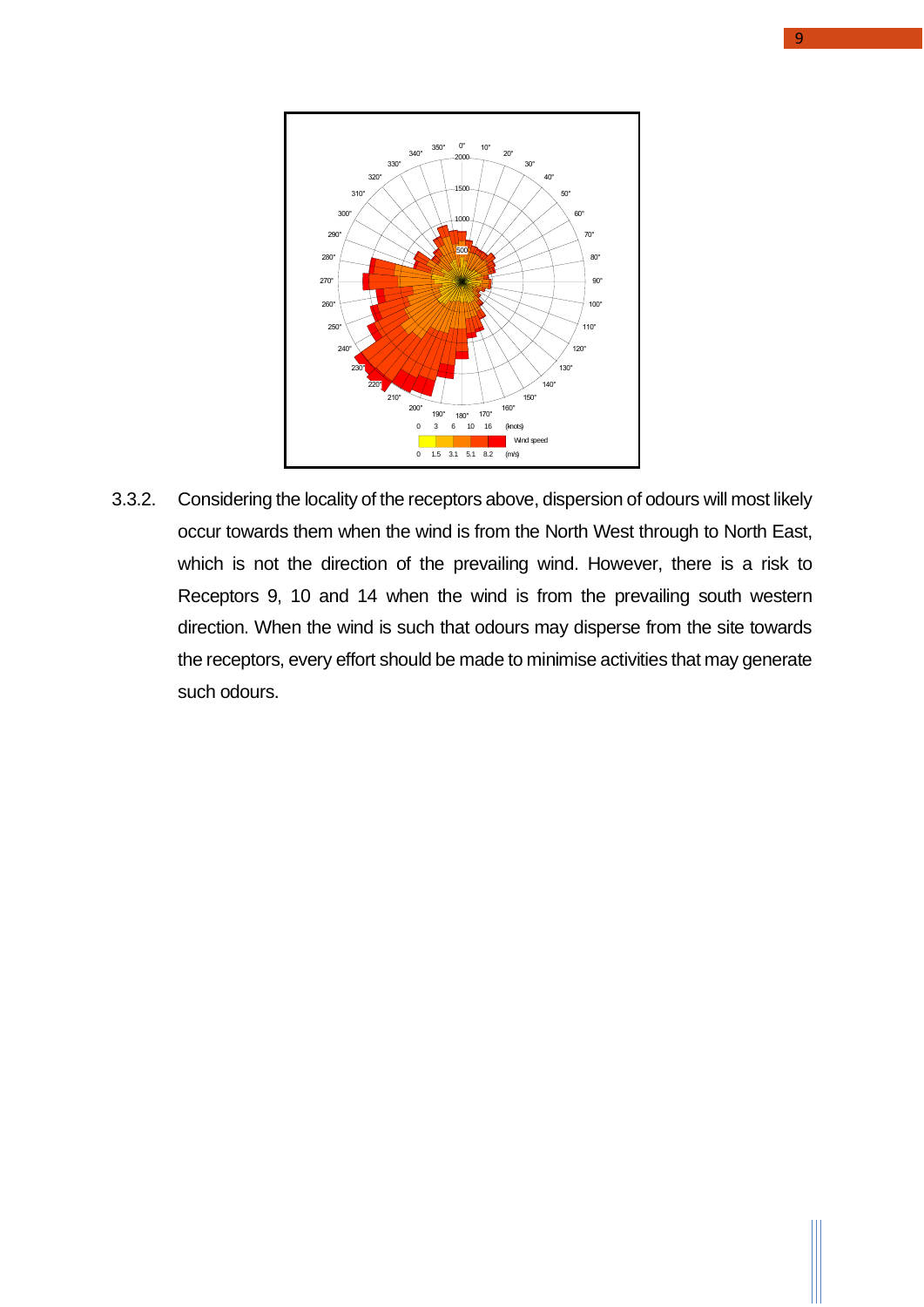#### <span id="page-9-0"></span>**4. Odour Monitoring**

- 4.1.1. Using the information on page 14, routine monitoring for odours should be carried out around the site to comply with the permit; to investigate a complaint; or after there has been any change to the operations process. A record of this monitoring shall be kept on the Odour Diary (Appendix C) in order to identify trends in odours against particular conditions or operations.
- 4.1.2. All of the identified residential receptors above have been given a copy of the contact information sheet in Appendix D attached. A similar notice is posted at the entrance to the site.
- 4.1.3. If at any time a receptor wishes to make a complaint, they can use the contact information to contact Steve Isaacs. Should they not be available then the farm office should be contacted where the operator will be able to take details of the complaint.
- 4.1.4. Whoever is the designated manager, they will be fully conversant with the operation of the site, the emergency procedures together with knowledge of the contents of this Odour Management Plan.
- 4.1.5. Daily, the operator shall check the wind direction. If the wind is coming from NE through to NW, then the operator shall walk the perimeter of the site on the opposite side to that of the wind.
- 4.1.6. If an issue is identified, the procedure page 12 shall be followed.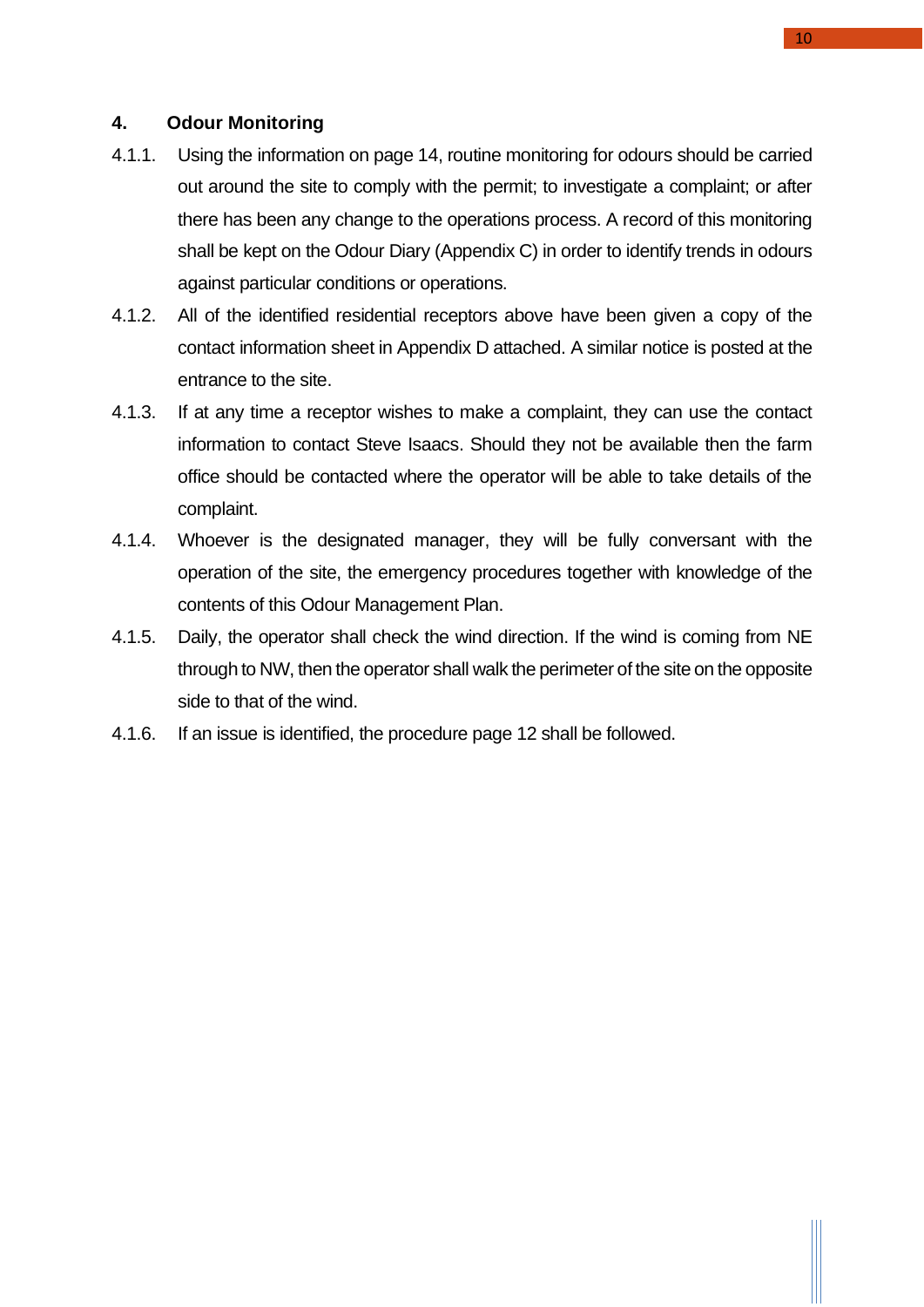#### <span id="page-10-0"></span>**5. Odour Complaint Procedures**

- 5.1.1. Any odour complaint received will be dealt with by either Mr Steve Isaacs (the manager of the site). In their absence a designated trained operator of the plant will deal with all complaints. This operator shall be trained in the full operation (and shutdown) of the plant, the emergency procedures, and the contents of this odour management plan.
- 5.1.2. If a complaint is made, the form included in Appendix B of this Plan will be completed and this will be available for inspection by the Environment Agency. Any calls received will be investigated immediately and contact made with the complainant within 4 hours to confirm the action which has/is being undertaken to stop the release of odour. This may potentially include shutting down of the plant until the problem can be resolved.
- 5.1.3. Information will normally be collected by visiting the complainant, although in some cases, contact may be made by telephone.
- 5.1.4. After details of the complaint have been compiled, the cause(s) will be investigated, with reference to:

The activities taking place on the farm at the time.

The timing of the complaint and whether weekday, weekend etc.

The weather conditions at the time.

- 5.1.5. The daily monitoring regime at the site boundary & the complainant's property will also be undertaken to identify the specific odour which is the cause of complaint.
- 5.1.6. The likely reasons for the complaint will be added to the form and the complainant will be contacted as appropriate.
- 5.1.7. The feasibility of making changes to the activities responsible for the complaint will be considered. Should changes be possible, the operating procedures shall be amended such that there is no repeat of the odour generation, or it is undertaken when the wind direction is such that the odour is dispersed away from any receptors.
- 5.1.8. Further Odour Monitoring shall be undertaken at the site boundary and the location of the complainant to confirm that the odour problem has been resolved.
- 5.1.9. If changes are made, the Odour Management Plan will be amended accordingly.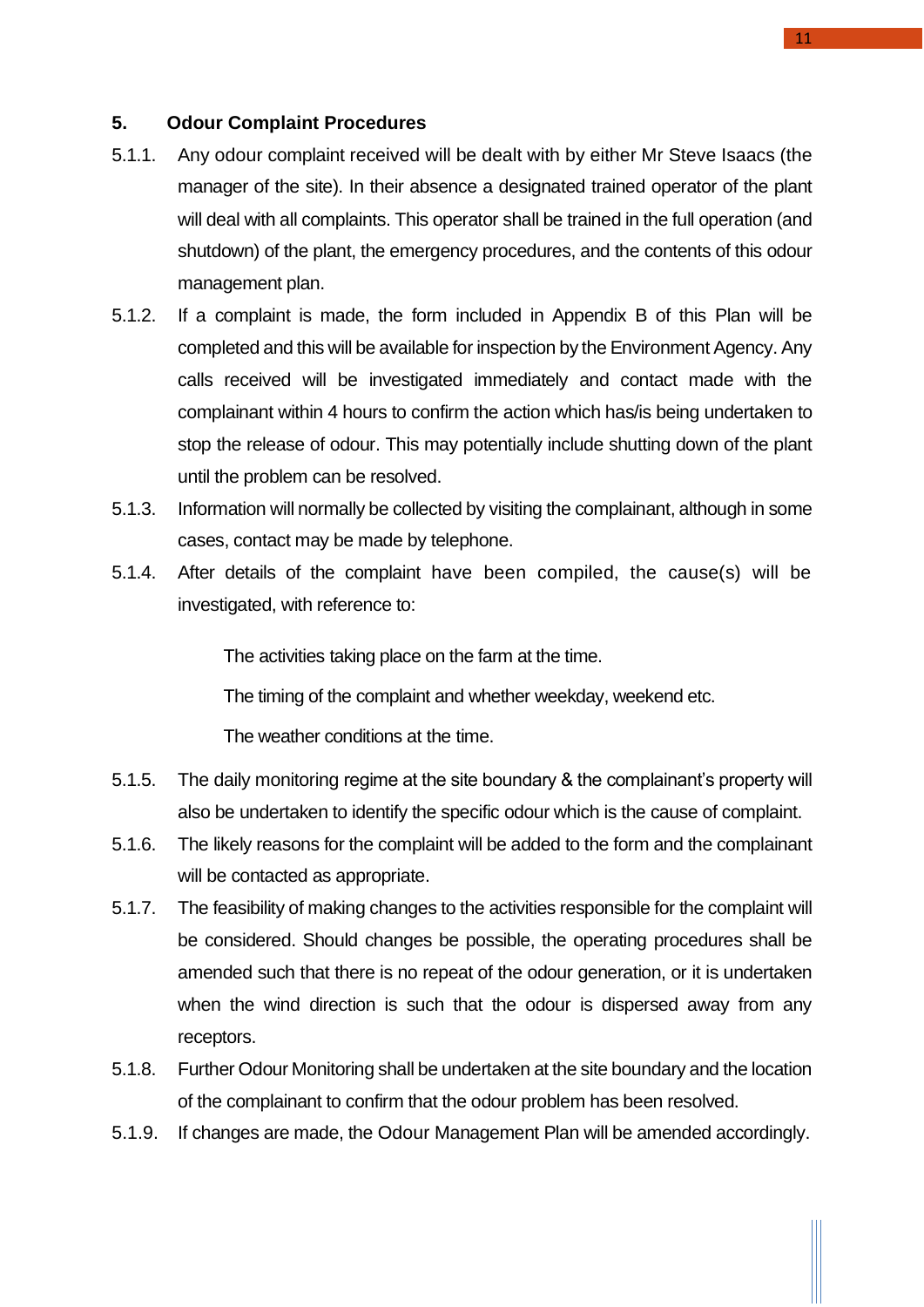## <span id="page-11-0"></span>**6. Review Procedures**

6.1.1. The Odour Management Plan shall be reviewed at least every three years or as soon as practicable after a complaint (whichever is the earlier) and changes recorded in the Table on page 16 of this plan.

## 6.1.2. Improvement programme to reduce odours

| Odour<br>problem | Remedial action needed   Completion Date<br>to reduce odour |  |
|------------------|-------------------------------------------------------------|--|
|                  |                                                             |  |
|                  |                                                             |  |
|                  |                                                             |  |
|                  |                                                             |  |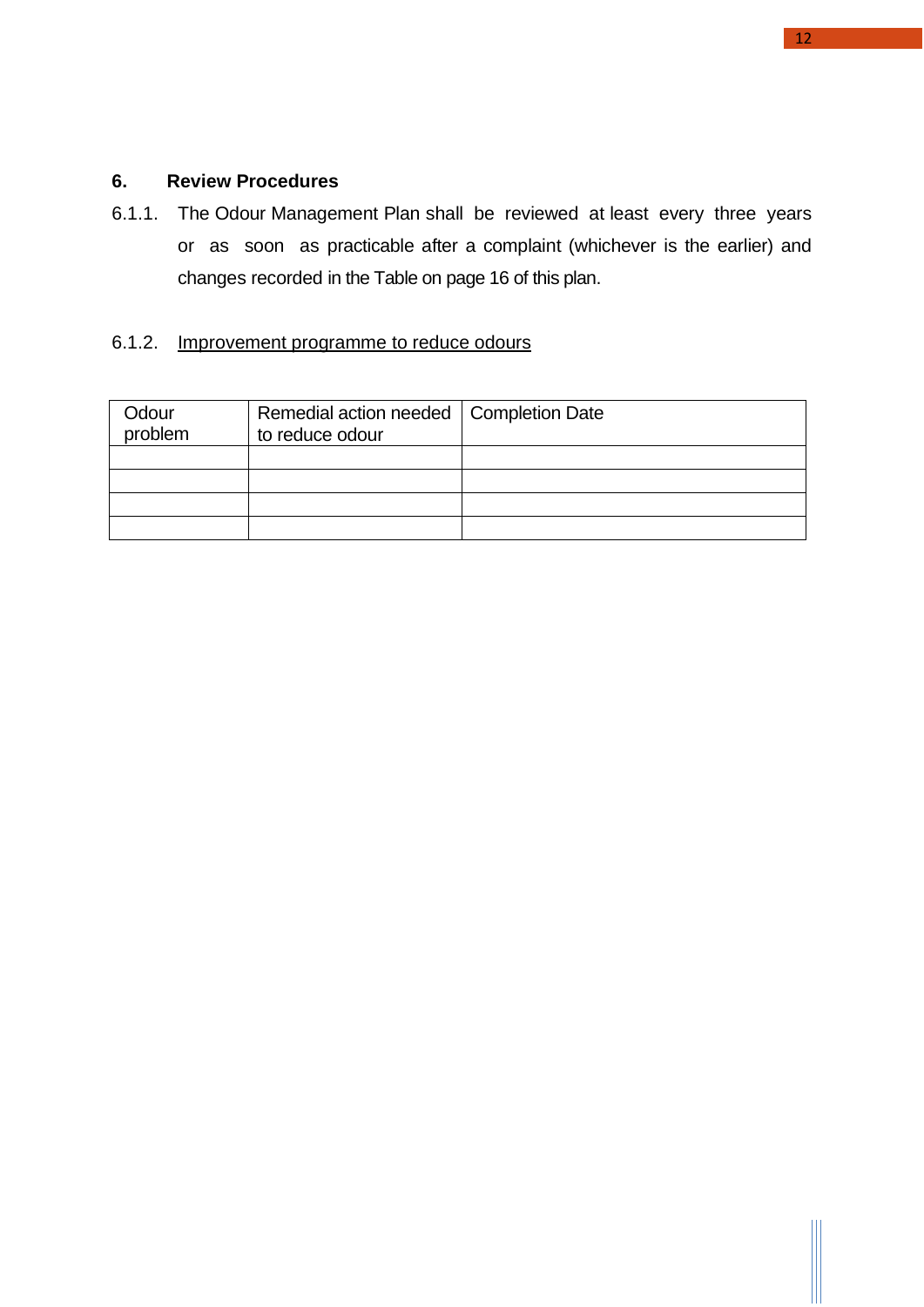## <span id="page-12-0"></span>**7. Odour reporting form (sniff testing)**

- 7.1.1. An assessment may need to be carried out either to work out whether emissions are complying with the permit, or as a part of an investigation into a complaint.
- 7.1.2. Weekly assessments can be used to build up a picture of the impact the odour has on the surrounding environment over time. This can develop 'worst case' scenarios by doing assessments during adverse weather conditions or during particularly odorous cycles of an operation. Ideally, the same methodology should be used to follow up complaints.
- 7.1.3. Please note:
	- Staff normally exposed to the odours may not be able to detect or reasonably judge the intensity of odours off-site. You might be better off using office staff or people who have not recently been working on the site to do this.
	- Don't use anyone who has a cold, sinusitis or a sore throat, because these can affect the sense of smell.
	- To improve (or to check) data quality, you can get two people to do the test independently at the same time.
	- Those doing the assessment should avoid strong food or drinks, including coffee, for at least half an hour beforehand. They should also avoid strongly scented toiletries and deodorisers in the vehicle used during the assessment.
- 7.1.4. Where you test will depend on:
	- whether you are responding to a complaint;
	- whether you are checking your state of compliance at sensitive receptors;
	- whether you are trying to establish the source of an odour;
	- wind direction.
- 7.1.5. The assessment may involve someone walking along a route that you have selected either because of these factors, or in response to the conditions they found when they got there. Another option is to choose fixed points so that you can evaluate the changing situation over several weeks or months. Or the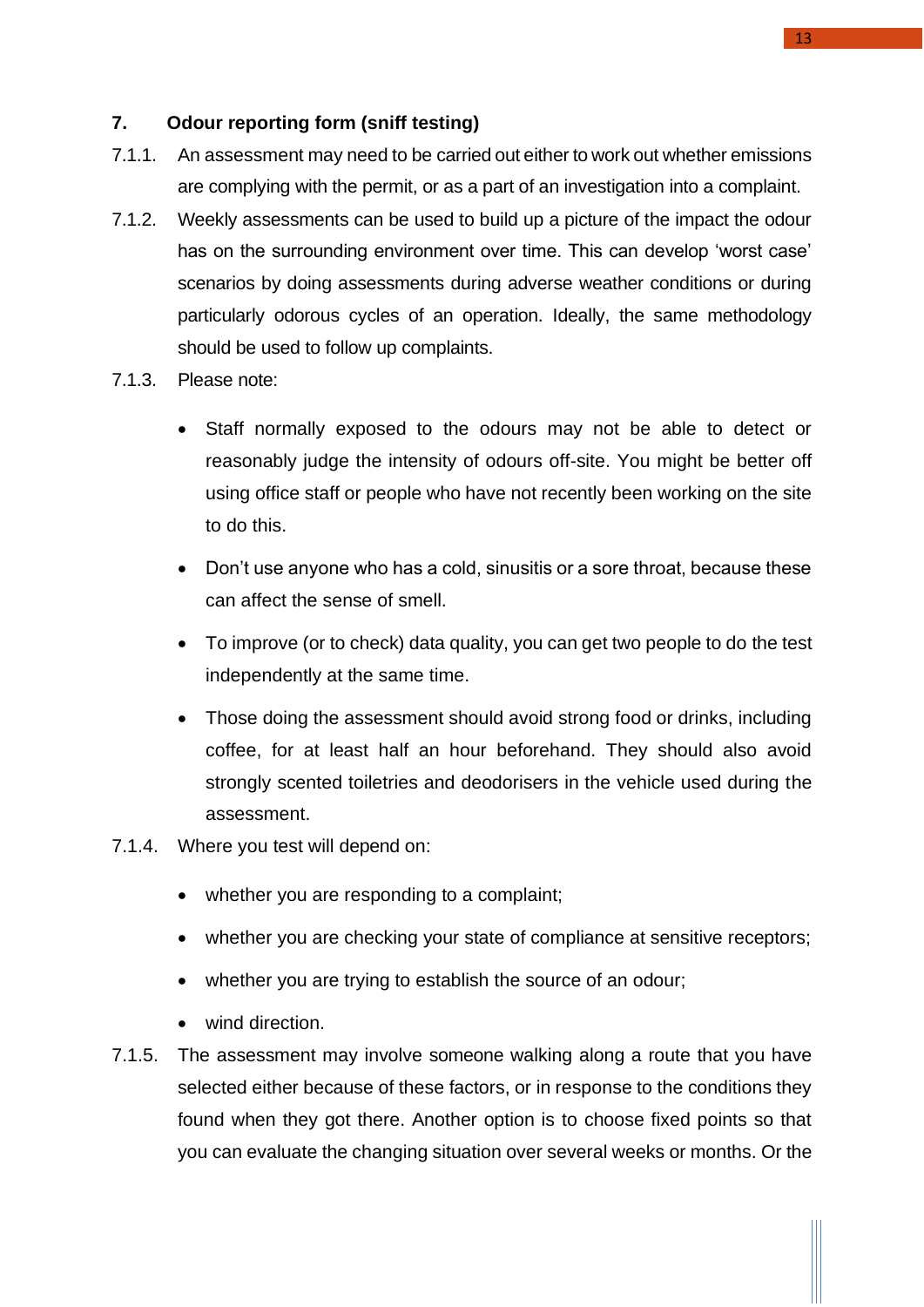test points may vary from test to test according to local conditions, which would help you identify worst case conditions.

- 7.1.6. You should also keep a note of any external activities (such as agricultural practices) that could be either be the source of the odour, contribute to the odour, or be a confounding factor. Remember that an odour may become diluted or even change over a distance.
- 7.1.7. You should also take the factors given in the H4 Guidance (Section 7.2 on monitoring ambient air) into account.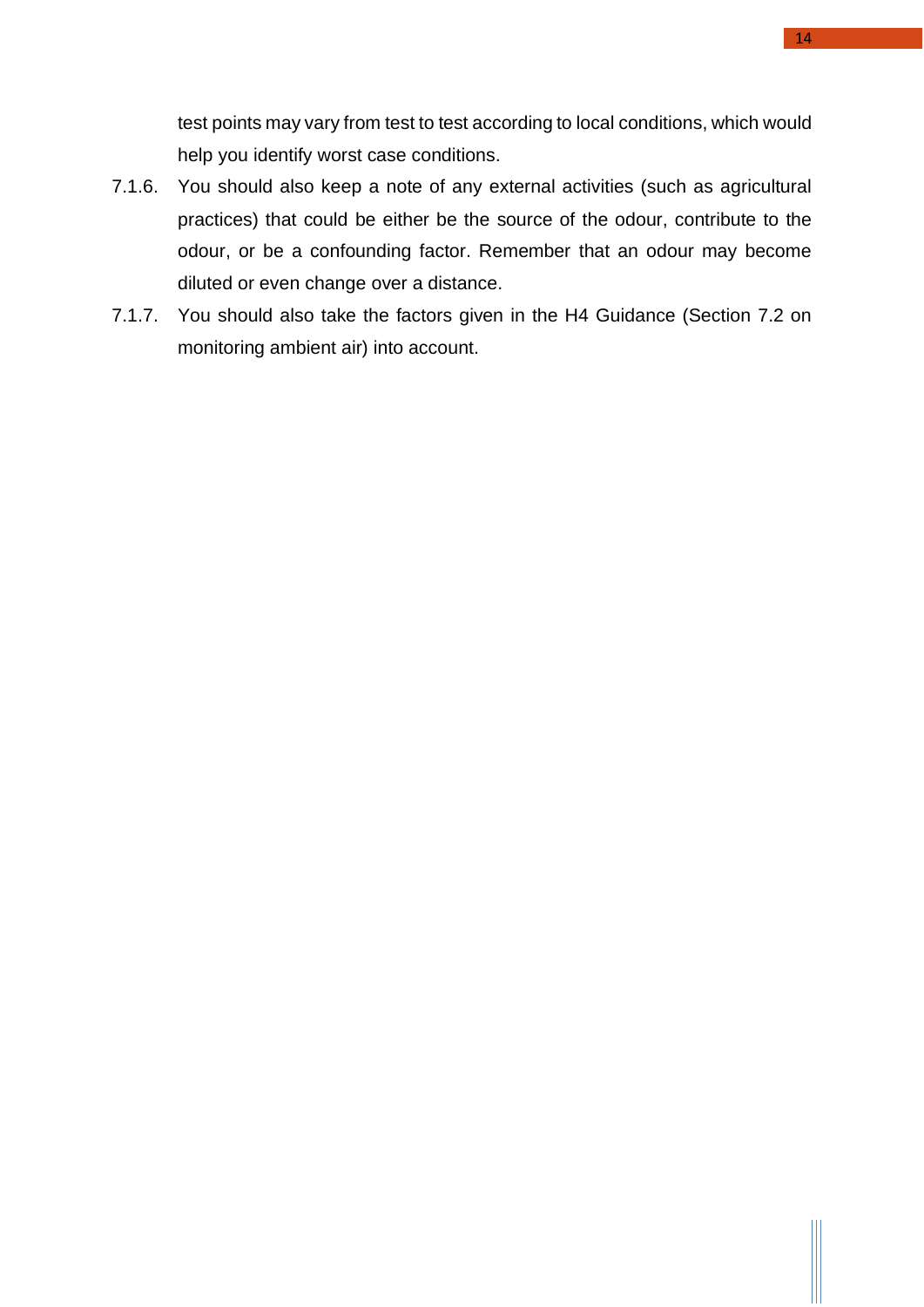<span id="page-14-0"></span>

| <b>Appendix A - Odour Report Form</b>                             |  |
|-------------------------------------------------------------------|--|
| Time of test                                                      |  |
| Location of test                                                  |  |
| e.g. street name etc                                              |  |
|                                                                   |  |
| Weather conditions (dry, rain, fog, snow etc):                    |  |
| Temperature (very warm, warm, mild, cold,<br>or degrees if known) |  |
| Wind strength (none, light, steady, strong,<br>gusting)           |  |
| Wind direction (e.g. from NE)                                     |  |
| Intensity (see below)                                             |  |
| Duration (of test)                                                |  |
| Constant or intermittent in this period                           |  |
| What does it smell like?                                          |  |
| Location sensitivity (see below)                                  |  |
| Is the source evident?                                            |  |
| Any other comments or observations                                |  |
|                                                                   |  |
|                                                                   |  |
|                                                                   |  |
|                                                                   |  |
|                                                                   |  |
|                                                                   |  |
|                                                                   |  |
|                                                                   |  |
|                                                                   |  |

**Sketch a plan of where the tests were taken, the potential source(s).**

| <b>Intensity (Detectability)</b>                                 | Location sensitivity where odour detected                                    |
|------------------------------------------------------------------|------------------------------------------------------------------------------|
| 1 No detectable odour                                            | 0 not detectable                                                             |
| 2 Faint odour (barely detectable, need to stand still and inhale | 1 Remote (no housing, commercial/industrial premises or public area within   |
| facing into the wind)                                            | 500m)                                                                        |
| 3 Moderate odour (odour easily detected while walking &          | 2 Low sensitivity (no housing, etc. within 100m of area affected by odour)   |
| breathing normally)                                              | 3 Moderate sensitivity (housing, etc. within 100m of area affected by odour) |
| 4 Strong odour                                                   | 4 High sensitivity (housing, etc. within area affected by odour)             |
| 5 Very strong odour (possibly causing nausea depending on the    | 5 Extra sensitive (complaints arising from residents within area affected by |
| type of odour                                                    | odour)                                                                       |
|                                                                  |                                                                              |

North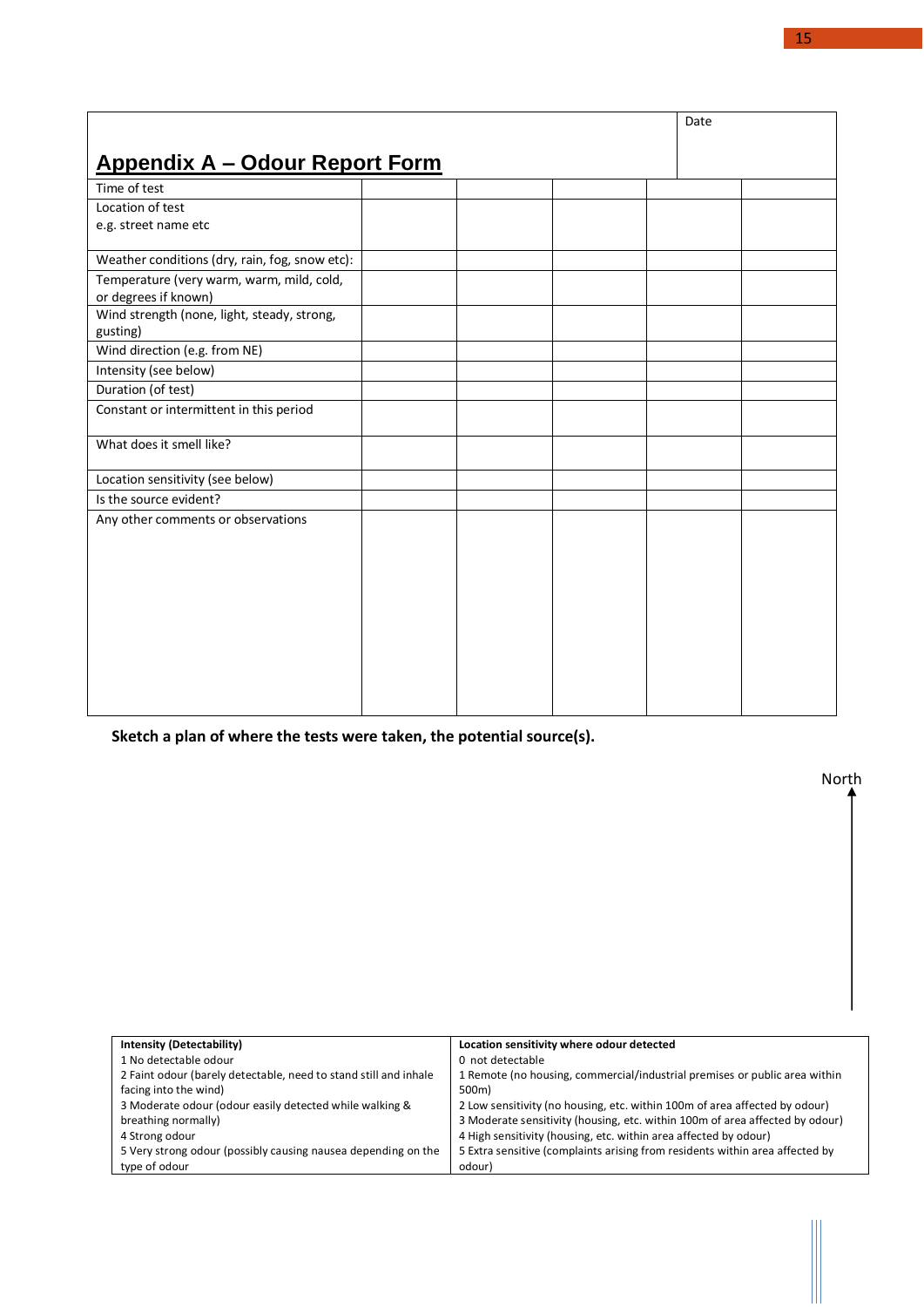# <span id="page-15-0"></span>**Appendix B - Odour Complaint Report Form**

Time and date of complaint: Name and address of complainant:

Telephone number of complainant:

| Date of odour:                                                                                                                             |      |        |
|--------------------------------------------------------------------------------------------------------------------------------------------|------|--------|
| Time of odour:                                                                                                                             |      |        |
| Location of odour, if not at above address:                                                                                                |      |        |
| Weather conditions (i.e., dry, rain, fog, snow):                                                                                           |      |        |
| Temperature (very warm, warm, mild, cold or degrees if known):                                                                             |      |        |
| Wind strength (none, light, steady, strong, gusting):                                                                                      |      |        |
| Wind direction (e.g. from NE):                                                                                                             |      |        |
| Complainant's description of odour:<br>What does it smell like?<br>$\circ$                                                                 |      |        |
| Intensity (see below):<br>$\circ$                                                                                                          |      |        |
| Duration (time):<br>$\circ$                                                                                                                |      |        |
| Constant or intermittent in this period:<br>$\circ$                                                                                        |      |        |
| Does the complainant have any other comments about the<br>$\circ$<br>odour?                                                                |      |        |
| Are there any other complaints relating to the installation, or to that<br>location? (either previously or relating to the same exposure): |      |        |
| Any other relevant information:                                                                                                            |      |        |
| Do you accept that odour likely to be from your activities?                                                                                |      |        |
| What was happening on site at the time the odour occurred?                                                                                 |      |        |
| Operating conditions at time the odour occurred<br>(e.g. flow rate, pressure at inlet and pressure at outlet):                             |      |        |
| Actions taken:                                                                                                                             |      |        |
| Form completed by:                                                                                                                         | Date | Signed |
| <b>Intensity (Detectability)</b>                                                                                                           |      |        |

1 No detectable odour

2 Faint odour (barely detectable, need to stand still and inhale facing into the wind)

3 Moderate odours (odour easily detected while walking & breathing normally)

4 Strong odours

5 Very strong odours (possibly causing nausea depending on the type of odour)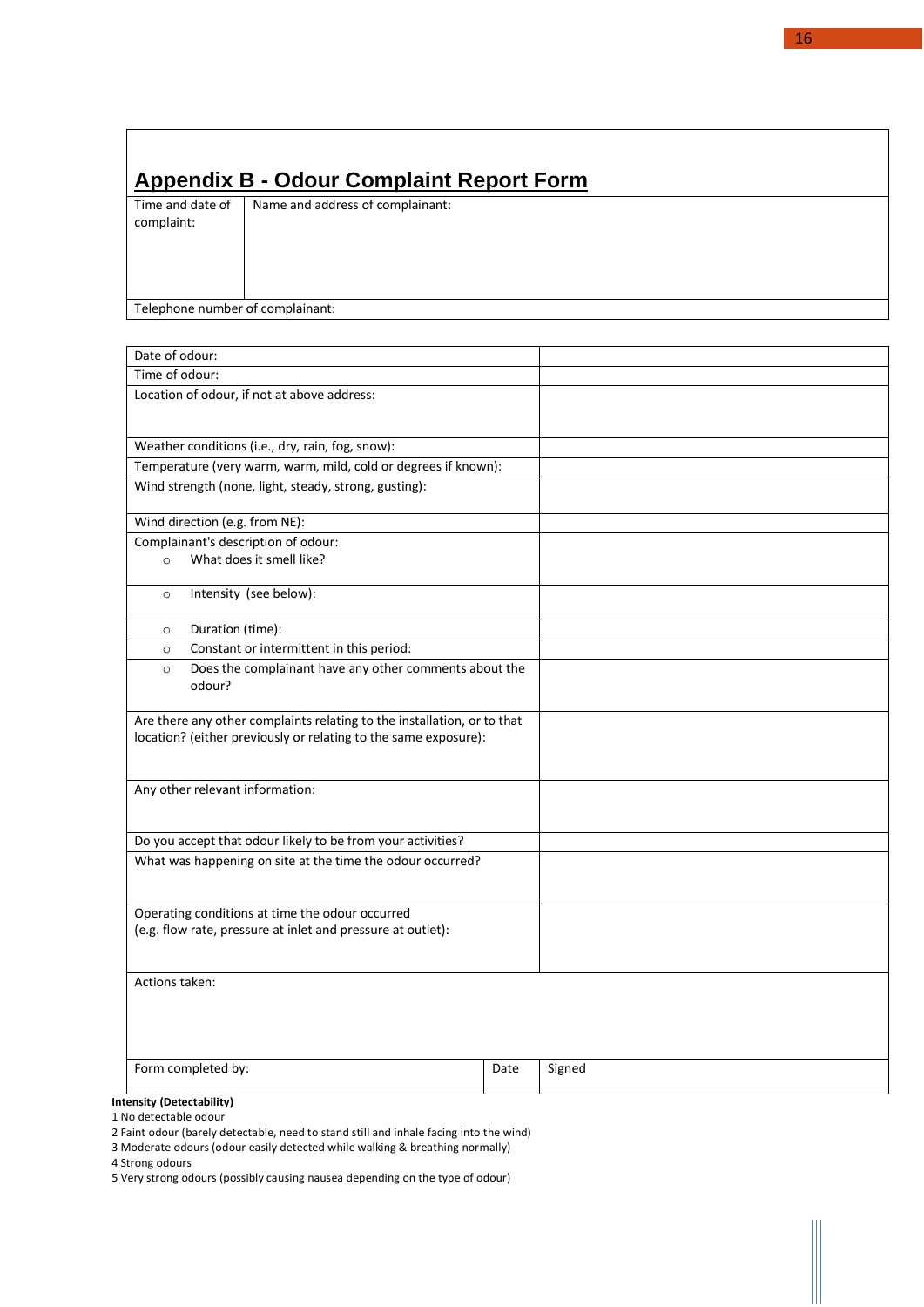# <span id="page-16-0"></span>**Appendix C - Odour Diary**

Name:

Address:

Telephone Number:

| Date of odour:                                                                          |  |  |
|-----------------------------------------------------------------------------------------|--|--|
| Time of odour:                                                                          |  |  |
| Location of odour, if not at above address:                                             |  |  |
|                                                                                         |  |  |
| Weather conditions (dry, rain, fog, snow etc):                                          |  |  |
| Temperature (very warm, warm, mild, cold or<br>degrees if known):                       |  |  |
| Wind strength (none, light, steady, strong,<br>gusting):                                |  |  |
| Wind direction (e.g. from NE):                                                          |  |  |
| What does it smell like? How unpleasant is it?<br>Do you consider this smell offensive? |  |  |
| Intensity - How strong was it? (see below 1-5):                                         |  |  |
| How long did go on for? (time):                                                         |  |  |
| Was it constant or intermittent in this period:                                         |  |  |
| What do believe the source/cause to be?                                                 |  |  |
| Any actions taken or other comments:                                                    |  |  |

**Intensity (Detectability)**

1 No detectable odour

2 Faint odour (barely detectable, need to stand still and inhale facing into the wind)

3 Moderate odours (odour easily detected while walking & breathing normally)

4 Strong odours

5 Very strong odours (possibly causing nausea depending on the type of odour)

Sheet No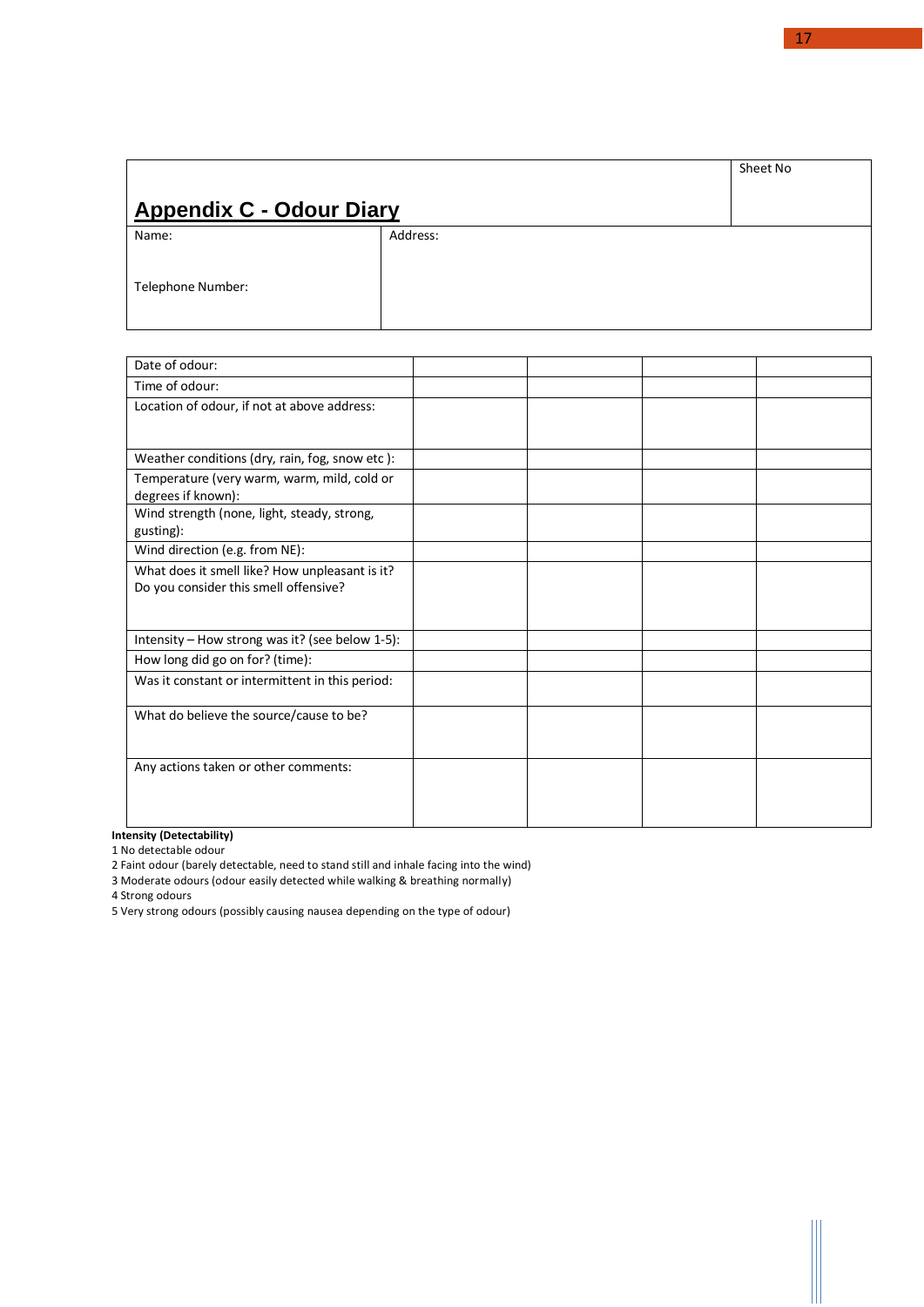# <span id="page-17-0"></span>**Appendix D - Contact Information Sheet**

# Birch Tree Poultry Site, Little Witley, Worcester, WR6 6LQ

# **Emergency and Complaints Contact Information**

Should you wish to make a complaint about emissions from this plant, or in case of emergency, please contact the following;

| <b>Mr Steve Isaacs</b>         | <u>Tel: 07XXX XXXXX</u> |
|--------------------------------|-------------------------|
| MrY                            | <u>Tel: 07XXX XXXXX</u> |
| Corbett Farms Main Farm Office | Tel: 01568 708351       |

Any comments you wish to make in writing should be made to the above address, or by e-mail to:

[bb@cfl.farm](mailto:bb@cfl.farm)